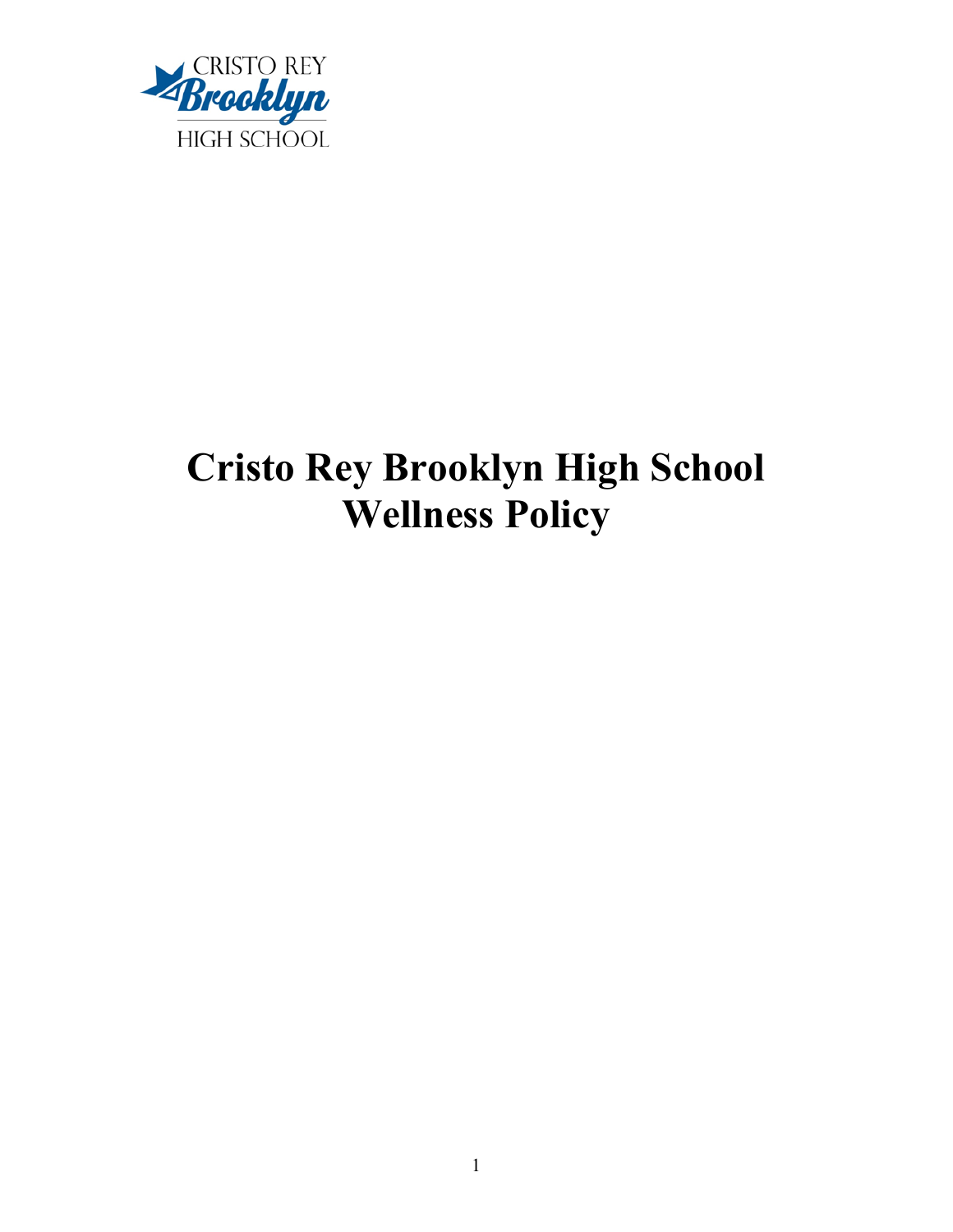

# **Table of Contents**

Preamble

- **I. School Health Committees**
- **II. Nutritional Quality of Foods and Beverages Sold and Served on Campus**
- **III. Nutrition and Physical Activity Promotion and Food Marketing**
- **IV. Physical Activity Opportunities and Physical Education**
- **V. Monitoring and Policy Review**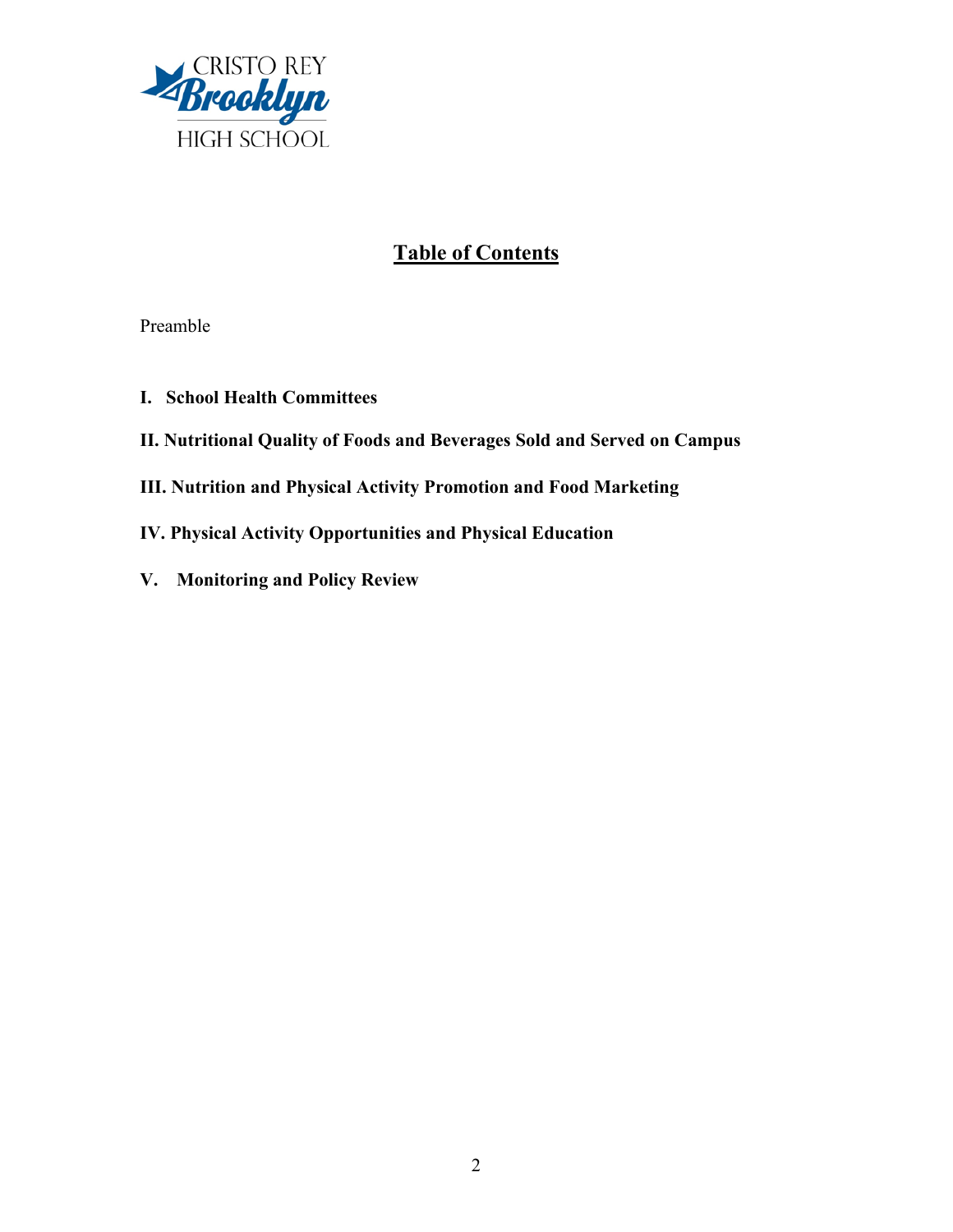

## **Cristo Rey Brooklyn High School Wellness Policies on Physical Activity and Nutrition**

## **Preamble**

Whereas, children need access to healthful foods and opportunities to be physically active in order to grow, learn, and thrive;

Whereas, good health fosters student attendance and education;

Whereas, obesity rates have doubled in children and tripled in adolescents over the last two decades, and physical inactivity and excessive calorie intake are the predominant causes of obesity;

Whereas, heart disease, cancer, stroke, and diabetes are responsible for two-thirds of deaths in the United States, and major risk factors for those diseases, including unhealthy eating habits, physical inactivity, and obesity, often are established in childhood;

Whereas, 33% of high school students do not participate in sufficient vigorous physical activity and 72% of high school students do not attend daily physical education classes;

Whereas, only 2% of children (2 to 19 years) eat a healthy diet consistent with the five main recommendations from the USDA My Plate;

Whereas, nationally, the items most commonly sold from school vending machines, school stores, and snack bars include low-nutrition foods and beverages, such as soda, sports drinks, imitation fruit juices, chips, candy, cookies, and snack cakes;

Whereas, school districts around the country are facing significant fiscal and scheduling constraints; and

Whereas, community participation is essential to the development and implementation of successful school wellness policies;

Our School is committed to providing school environments that promote and protect children's health, well-being, and ability to learn by supporting healthy eating and physical activity. Therefore, the policy of our school is:

• The school will engage students, parents, teachers, food service professionals, health professionals, and other interested community members in developing, implementing, monitoring, and reviewing school-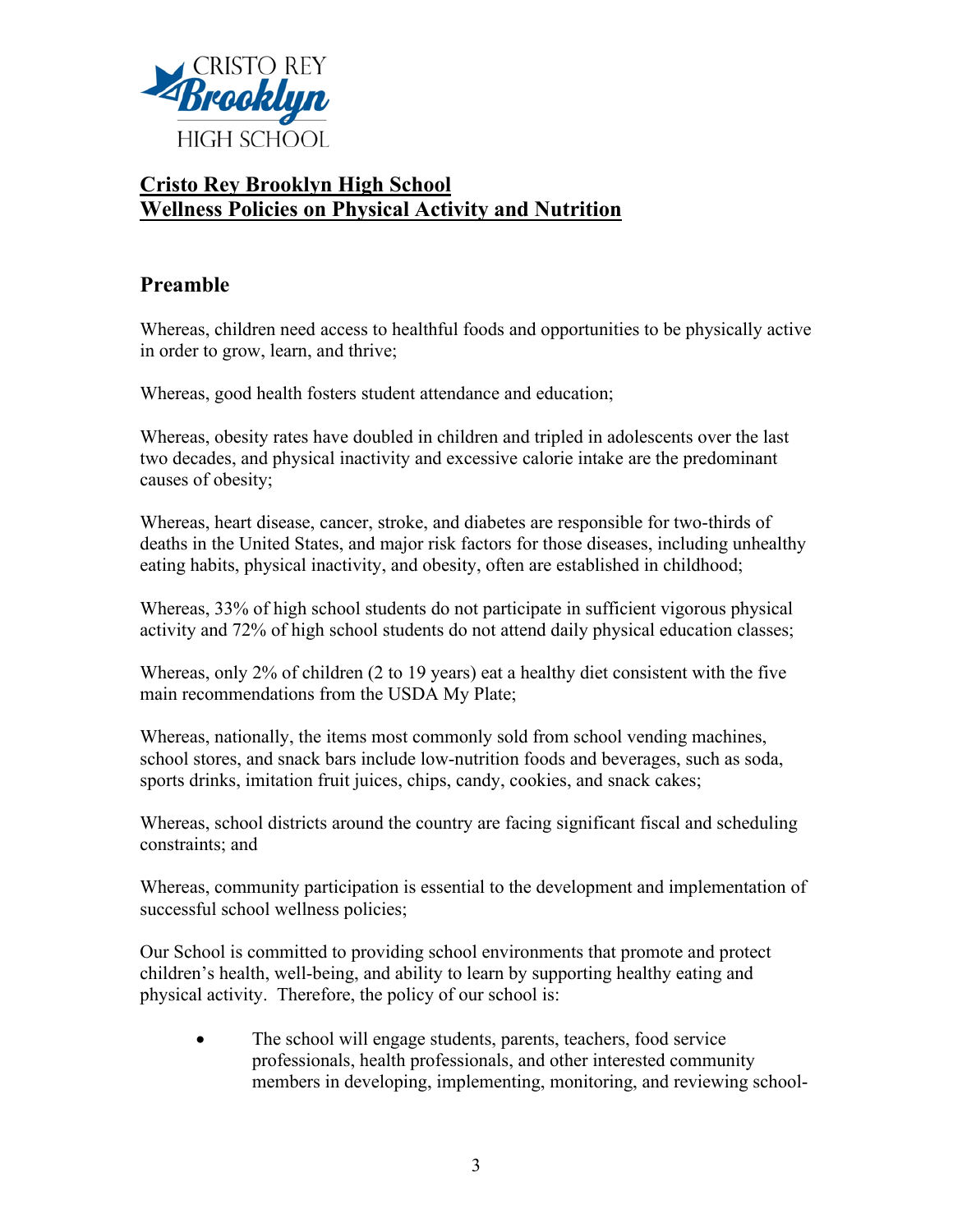

wide nutrition and physical activity policies.

- All students will have opportunities, support, and encouragement to be physically active on a regular basis.
- Foods and beverages sold or served at school will meet the nutrition recommendations of the U.S. Dietary Guidelines for Americans.
- Qualified child nutrition professionals will provide students with access to a variety of affordable, nutritious, and appealing foods that meet the health and nutrition needs of students; will accommodate the religious, ethnic, and cultural diversity of the student body in meal planning; and will provide clean, safe, and pleasant settings and adequate time for students to eat.
- We will participate in available federal school meal programs (including the National School Lunch Program).
- We will provide nutrition education and physical education to foster lifelong habits of healthy eating and physical activity, and will establish linkages between health education and school meal programs, and with related community services.

## TO ACHIEVE THESE POLICY GOALS:

#### **I. School Health Committee**

We will create, strengthen, or work within existing school health committees to develop, implement, monitor, review, and, as necessary, revise school nutrition and physical activity policies. The committee also will serve as resources for implementing those policies. (A school health council consists of a group of individuals representing the school and community, and should include parents, students, representatives of the school food authority, members of the school board, school administrators, teachers, health professionals, and members of the public.)

## **II. Nutritional Quality of Foods and Beverages Sold and Served**

#### School Meals

Meals served through the National School Lunch Program will comply with all the requirements and:

• be appealing and attractive to children;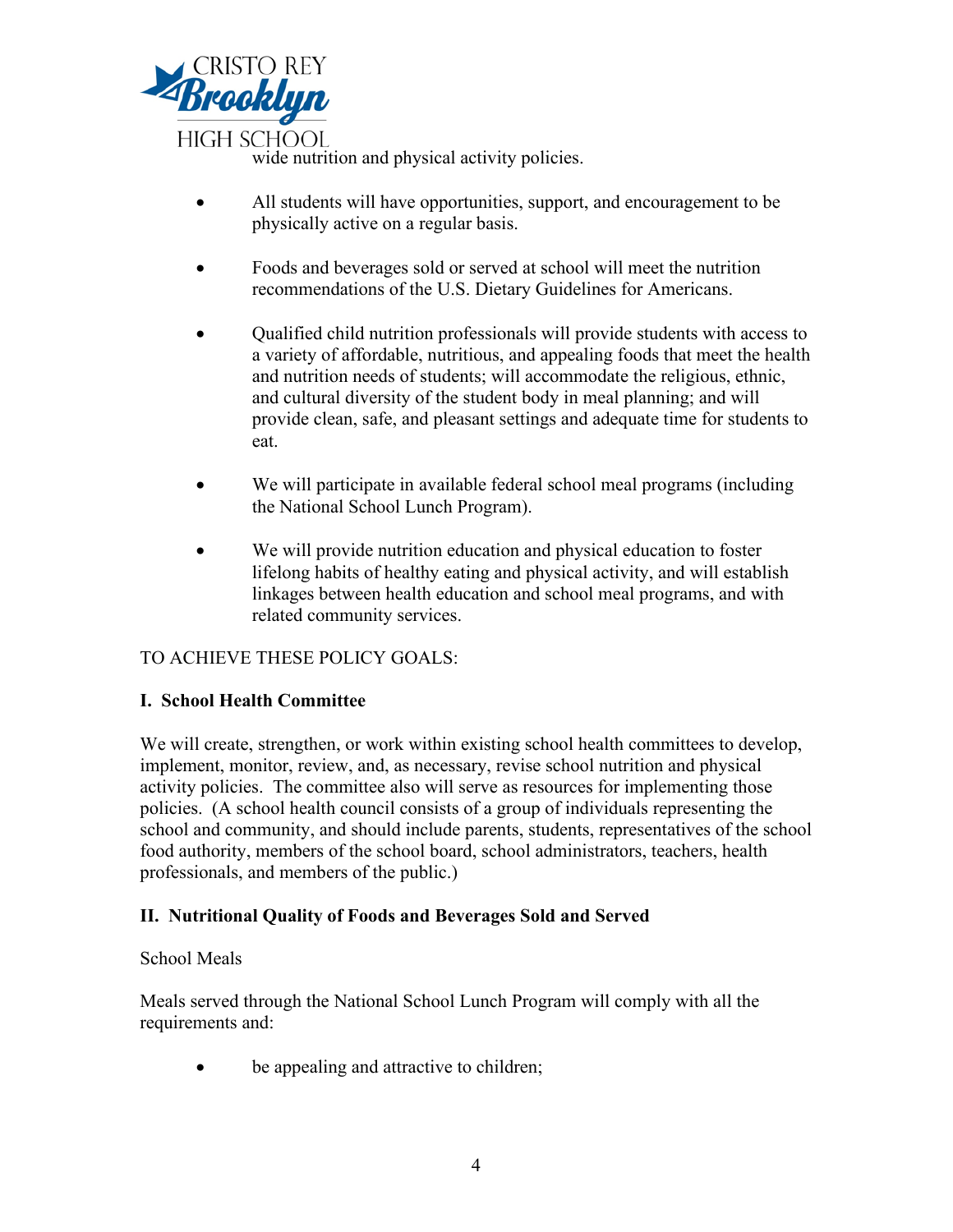

be served in clean and pleasant settings;

- meet, at a minimum, nutrition requirements established by local, state, and federal statutes and regulations;
- offer a variety of fruits and vegetables;<sup>[1](#page-4-0)</sup>
- serve only white low-fat  $(1%)$  and white fat-free milk
- have water available at all meals

We will engage students and parents, through taste-tests of new entrees and surveys, in selecting foods sold through the school meal programs in order to identify new, healthful, and appealing food choices. In addition, we will share information about the nutritional content of meals with parents and students. Such information could be made available on menus, a website, on cafeteria menu boards, placards, or other point-of-purchase materials.

#### *Meal Times and Scheduling.* We:

- will provide students with at least 20 minutes to eat after sitting down lunch.;
- should meal periods at appropriate times, e.g., lunch should be scheduled between 12:30 a.m. and 2:00 p.m., if possible;
- should not schedule tutoring, club, or organizational meetings or activities during mealtimes, unless students may eat during such activities;
- will schedule recess periods prior to lunch (in elementary schools), if possible ;
- will provide students access to hand washing or hand sanitizing before they eat meals or snacks; and
- should take reasonable steps to accommodate the tooth-brushing regimens of students with special oral health needs (e.g., orthodontia or high tooth decay risk).

*Qualifications of School Food Service Staff*. Qualified nutrition professionals will administer the school meal programs. At least one person will be certified by the NYC

<span id="page-4-0"></span><sup>&</sup>lt;sup>1</sup> No fried vegetable will be offered. Schools are encouraged to source fresh fruits and vegetables from local farmers when practicable.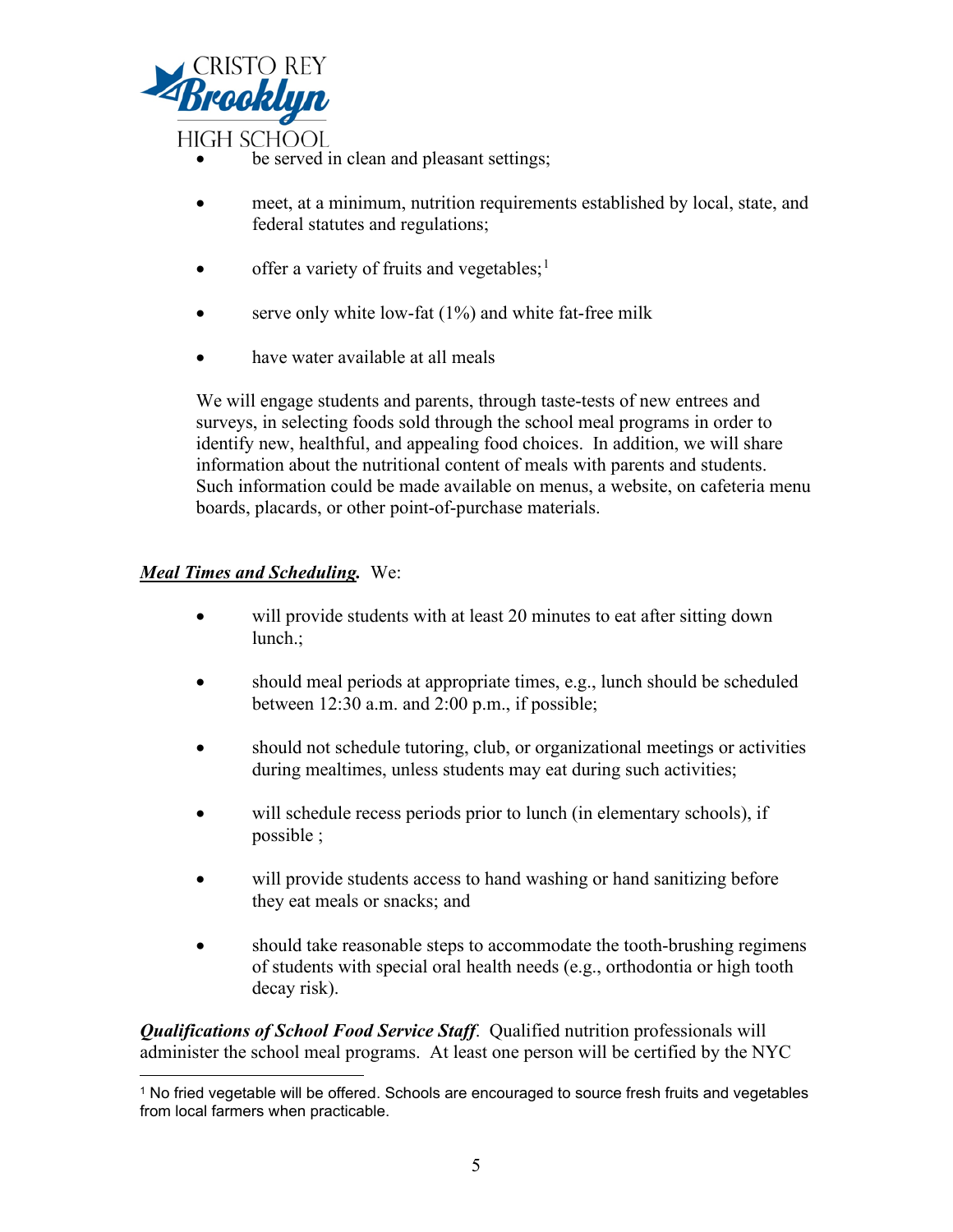

Health Department. As part of the school's responsibility to operate a food service program, we will provide continuing professional development for all nutrition professionals in schools. Staff development programs should include appropriate certification and/or training programs for child nutrition directors, school nutrition managers, and cafeteria workers, according to their levels of responsibility.

*Sharing of Foods and Beverages*. We will discourage students from sharing their foods or beverages with one another during meal or snack times, given concerns about allergies and other restrictions on some children's diets. Our school will strongly discourage bag lunch items brought from home, such as candy, soda, high-fat items and any other nonnutritive food items.

#### *Beverages*

- Allowed: water without added caloric sweeteners; fruit and vegetable juices and fruit-based drinks that contain at least 100% fruit juice and that do not contain additional caloric sweeteners; unflavored or flavored lowfat or fat-free fluid milk and nutritionally-equivalent nondairy beverages (to be defined by USDA);
- Not allowed: soft drinks containing caloric sweeteners; sports drinks; seltzer water; iced teas; fruit-based drinks that contain less than 50% real fruit juice or that contain additional caloric sweeteners; beverages containing caffeine, excluding low-fat or fat-free chocolate milk (which contain trivial amounts of caffeine).

#### *Foods*

• Follow the National School Lunch Program and School Breakfast program guidelines and requirements.

#### *Portion Sizes:*

• Follow the National School Lunch Program and School Breakfast program guidelines and requirements.

*Snacks.* Snacks served during the school day or in after-school care or enrichment programs will make a positive contribution to children's diets and health, with an emphasis on serving fruits and vegetables as the primary snacks and water as the primary beverage. Schools will assess if and when to offer snacks based on timing of school meals, children's nutritional needs, children's ages, and other considerations. The school will disseminate a list of healthful snack items to teachers, after-school program personnel, and parents.

• If eligible, schools that provide snacks through after-school programs will pursue receiving reimbursements through the National School Lunch Program.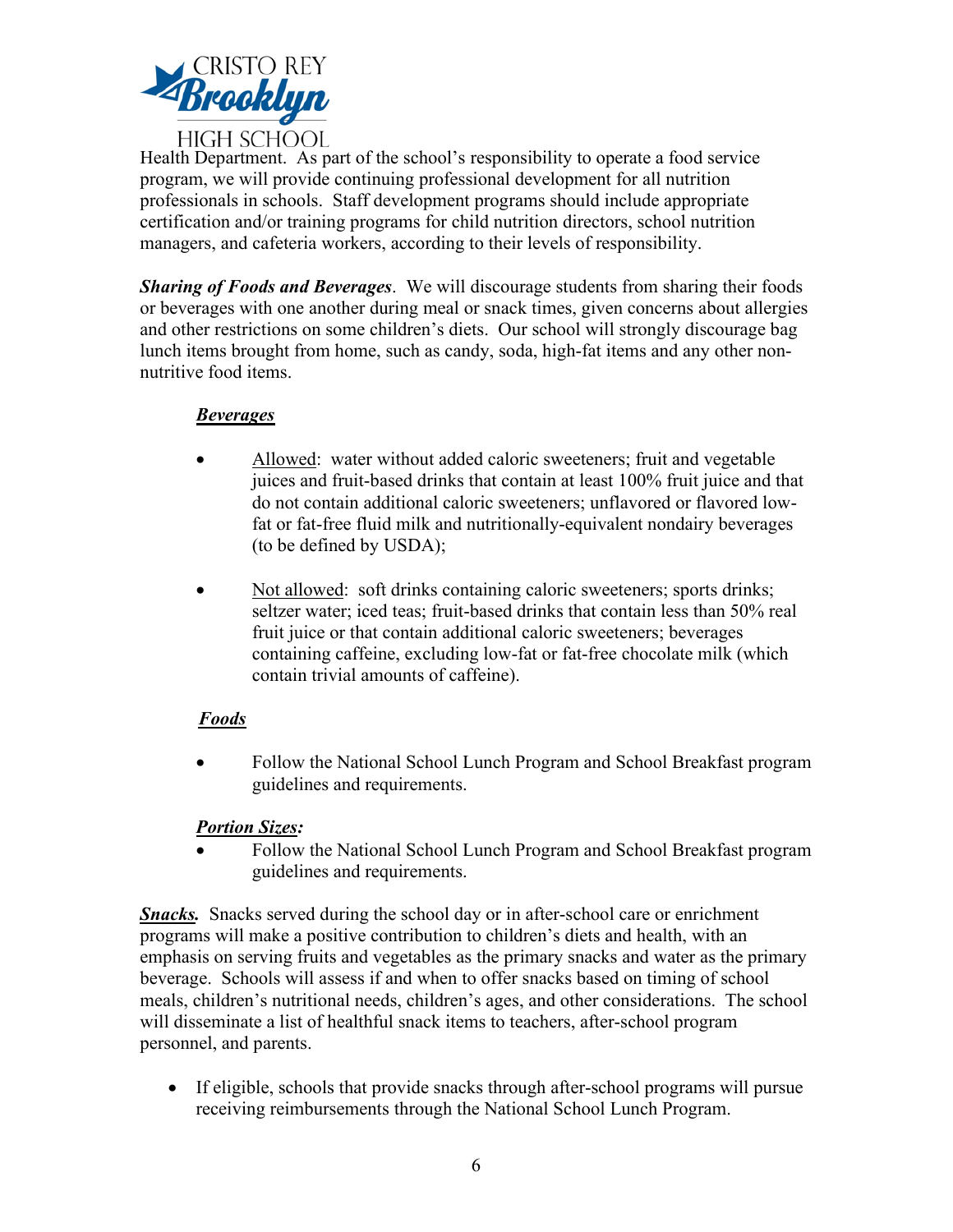

*Rewards***.** The school will not use foods or beverages, especially those that do not meet the nutrition standards for foods and beverages sold individually (above), as rewards for academic performance or good behavior, $<sup>2</sup>$  $<sup>2</sup>$  $<sup>2</sup>$  and will not withhold food or beverages</sup> (including food served through school meals) as a punishment.

*Celebrations***.** Schools should limit celebrations that involve food during the school day to no more than one party per class per month. Each party should include no more than one food or beverage that does not meet nutrition standards for foods and beverages sold individually (above). The district will disseminate a list of healthy party ideas to parents and teachers.

#### **III. Nutrition and Physical Activity Promotion and Food Marketing**

*Nutrition Education and Promotion*. We will aim to teach, encourage, and support healthy eating by students and provide nutrition education and engage in nutrition promotion that:

- is offered at each grade level as part of a sequential, comprehensive, standards-based program designed to provide students with the knowledge and skills necessary to promote and protect their health;
- is part of not only health education classes, but also classroom instruction in subjects such as math, science, language arts, social sciences, and elective subjects;
- includes enjoyable, developmentally-appropriate, culturallyrelevant, participatory activities, such as contests, promotions, taste testing, farm visits, and school gardens;
- promotes fruits, vegetables, whole grain products, low-fat and fatfree dairy products, healthy food preparation methods, and healthenhancing nutrition practices;
- emphasizes caloric balance between food intake and energy expenditure (physical activity/exercise);
- links with school meal programs, other school foods, and nutritionrelated community services;
- teaches media literacy with an emphasis on food marketing; and

<span id="page-6-0"></span><sup>2</sup> Unless this practice is allowed by a student's individual education plan (IEP).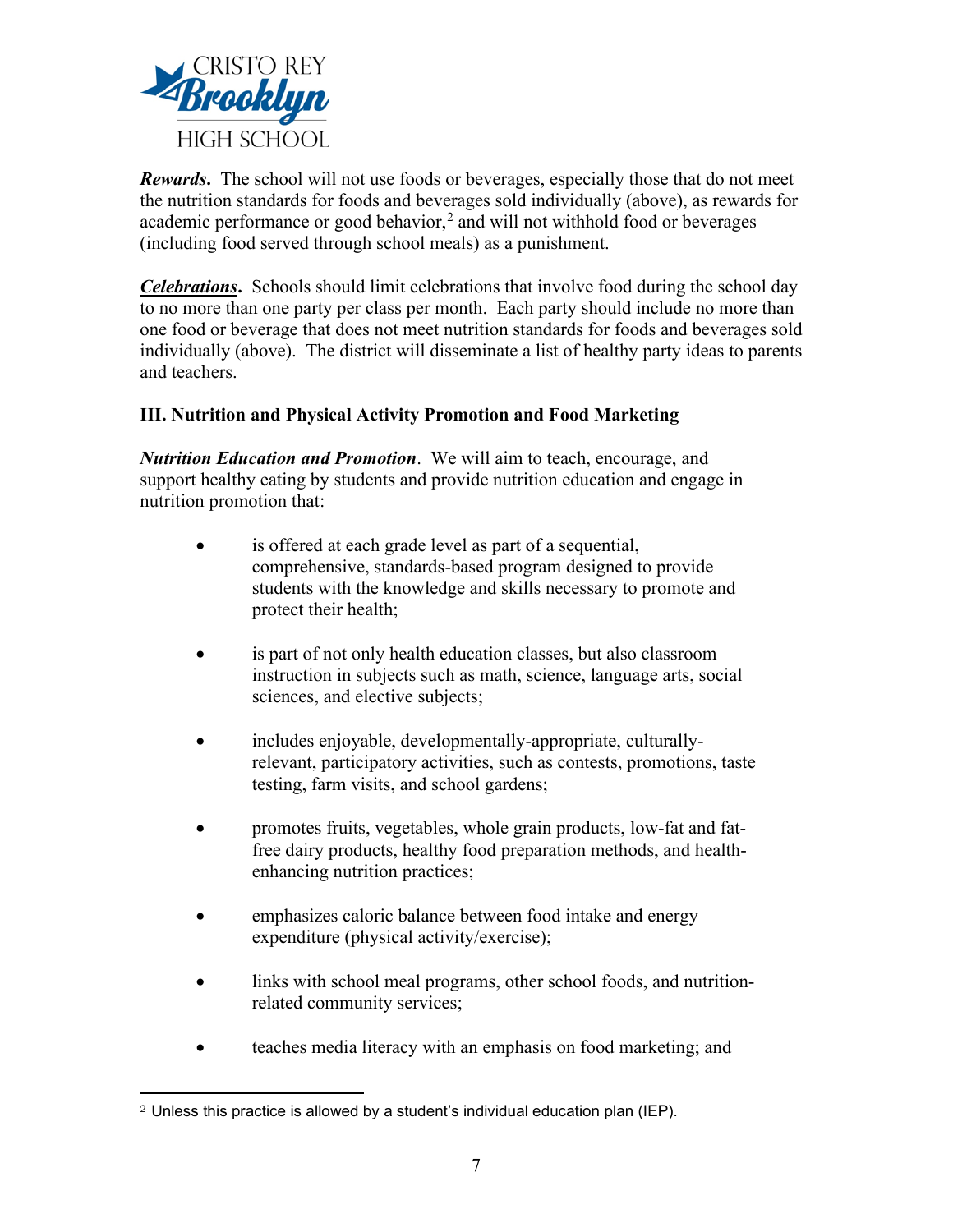

includes training for teachers and other staff.

*Integrating Physical Activity into the Classroom Setting*. For students to receive the nationally-recommended amount of daily physical activity (i.e., at least 60 minutes per day) and for students to fully embrace regular physical activity as a personal behavior, students need opportunities for physical activity beyond physical education class. Toward that end:

- classroom health education will complement physical education by reinforcing the knowledge and self-management skills needed to maintain a physically-active lifestyle and to reduce time spent on sedentary activities, such as watching television;
- opportunities for physical activity will be incorporated into other subject lessons; and
- classroom teachers will provide short physical activity breaks between lessons or classes, as appropriate.

*Communications with Parents*. We will support parents' efforts to provide a healthy diet and daily physical activity for their children. Our school will offer healthy eating seminars for parents and send home nutritional information to students. The school should encourage parents to pack healthy lunches and snacks and to refrain from including beverages and foods that do not meet the above nutrition standards for individual foods and beverages. The school will provide parents a list of foods that meet the school's snack standards and ideas for healthy celebrations/parties, rewards, and fundraising activities. In addition, the school will provide opportunities for parents to share their healthy food practices with others in the school community.

We will provide information about physical education and other school-based physical activity opportunities before, during, and after the school day; and support parents' efforts to provide their children with opportunities to be physically active outside of school. Such supports will include sharing information about physical activity and physical education through a website, newsletter, or other take-home materials, special events, or physical education homework.

*Food Marketing in Schools.* School-based marketing will be consistent with nutrition education and health promotion. As such, schools will limit food and beverage marketing to the promotion of foods and beverages that meet the nutrition standards for meals or for foods and beverages sold individually (above).<sup>[3](#page-7-0)</sup> School-based marketing of

<span id="page-7-0"></span> $3$  Advertising of low-nutrition foods and beverages is permitted in supplementary classroom and library materials, such as newspapers, magazines, the Internet, and similar media, when such materials are used in a class lesson or activity, or as a research tool.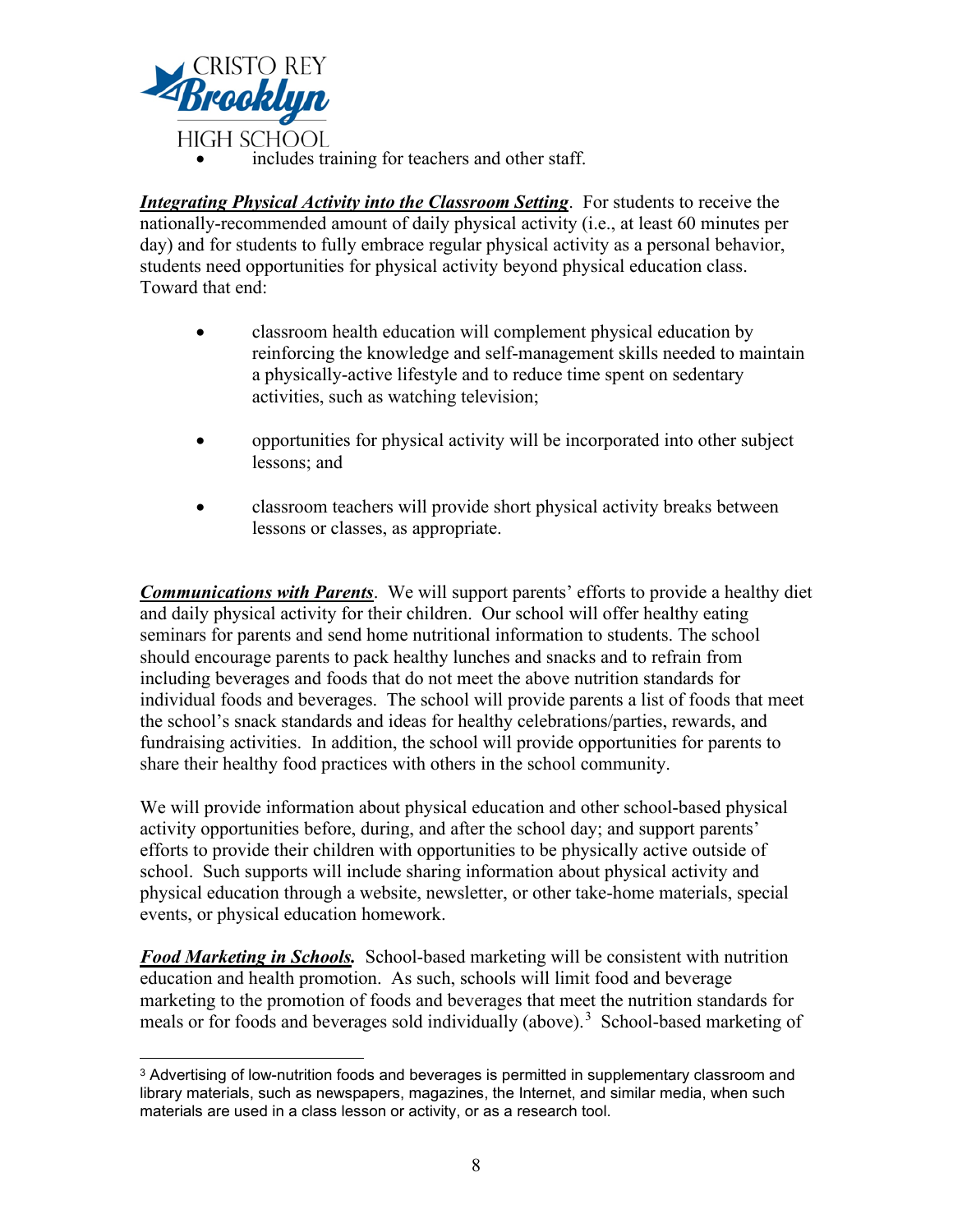

brands promoting predominantly low-nutrition foods and beverages<sup>[4](#page-8-0)</sup> is prohibited. The promotion of healthy foods, including fruits, vegetables, whole grains, and low-fat dairy products is encouraged.

Examples of marketing techniques include the following: logos and brand names on/in vending machines, books or curricula, textbook covers, school supplies, scoreboards, school structures, and sports equipment; educational incentive programs that provide food as a reward; programs that provide schools with supplies when families buy lownutrition food products, free samples or coupons; and food sales through fundraising activities.

Marketing activities that promote healthful behaviors (and are therefore allowable) include: vending machine covers promoting water; pricing structures that promote healthy options in a la carte lines or vending machines and sales of fruit for fundraisers.

#### **IV. Physical Activity Opportunities and Physical Education**

*Daily Recess.* All students will have at least 20 minutes a day of supervised recess, preferably outdoors, during which schools should encourage moderate to vigorous physical activity verbally and through the provision of space and equipment.

Schools should discourage extended periods (i.e., periods of two or more hours) of inactivity. When activities, such as mandatory school-wide testing, make it necessary for students to remain indoors for long periods of time, schools should give students periodic breaks during which they are encouraged to stand and be moderately active.

*Physical Activity Opportunities Before and After School.* Students will be offered extracurricular physical activity programs, such as physical activity clubs or intramural programs. We will offer a range of activities that meet the needs, interests, and abilities of all students, including boys, girls, students with disabilities, and students with special health-care needs.

After-school child care and enrichment programs will provide and encourage – verbally and through the provision of space, equipment, and activities – daily periods of moderate to vigorous physical activity for all participants.

*Physical Activity and Punishment*. Teachers and other school and community personnel will not use physical activity (e.g., running laps, pushups) or withhold opportunities for physical activity (e.g., recess, physical education) as punishment.

#### **V. Monitoring and Policy Review**

<span id="page-8-0"></span><sup>&</sup>lt;sup>4</sup> Schools should not permit general brand marketing for food brands under which more than half of the foods or beverages do not meet the nutrition standards for foods sold individually or the meals are not consistent with school meal nutrition standards.